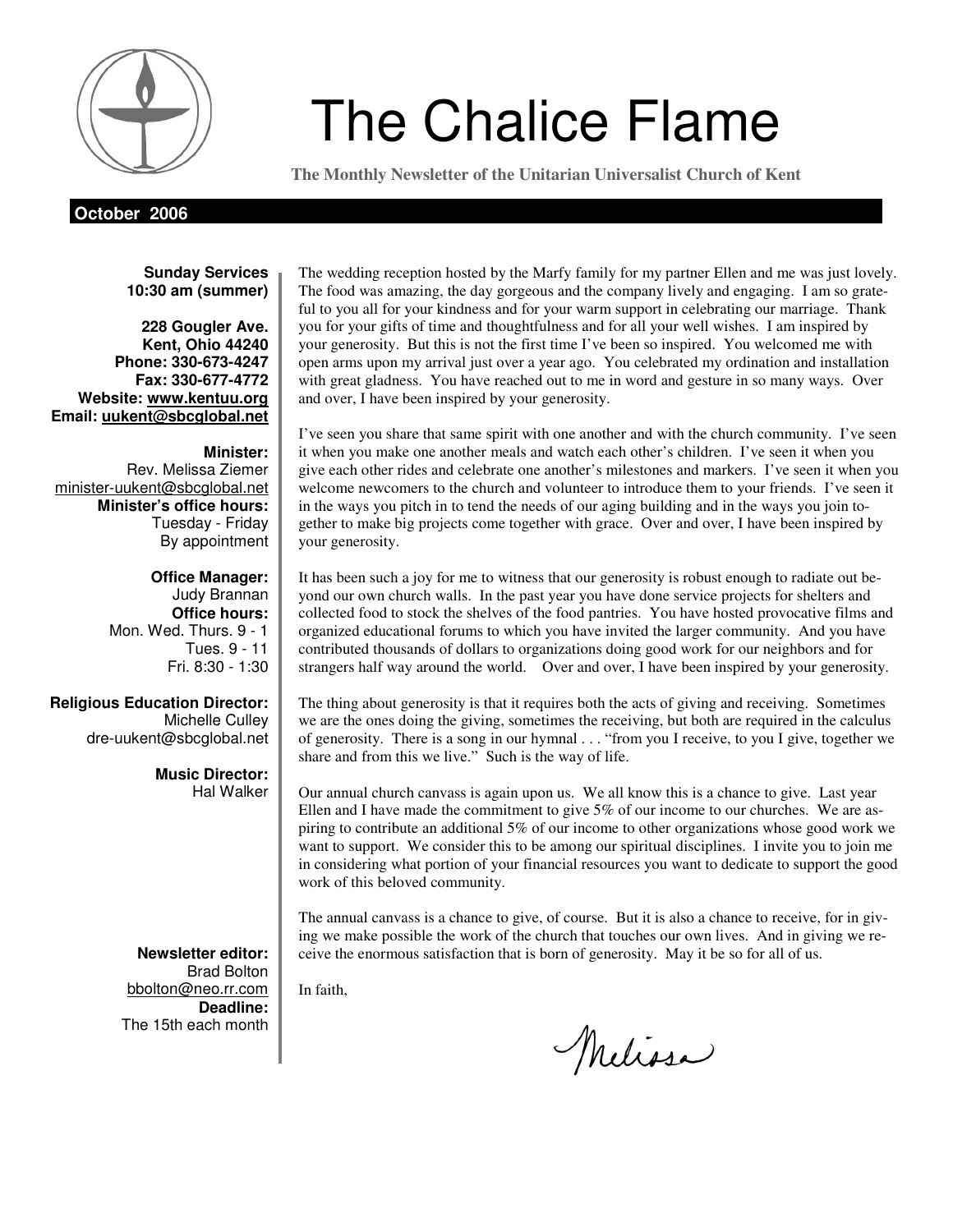#### October Sermons

*Lay Your Burden Down* 1 October 2006

Rev. Melissa Ziemer and Worship Associate Elaine Bowen

Yom Kippur is among the most significant of Jewish holy days. Inspired by the wisdom of the Day of Atonement, we will explore the pathway to liberation carved by forgiveness.

*In Whose Eyes?* 8 October 2006 Rev. Melissa Ziemer and Worship Associate Kristofer Sperry

Many people consider civil and religious marriage to be the same thing. In this sermon Melissa will reflect on the merits of disentangling those two threads.

#### *New UU Sunday* **October 15**

This Service is being brought to you courtesy of the Membership Committee. It will be presented entirely by people who have joined the church this year. We hope to be informative, and take some of the "mystery" out of our "history" We promise some surprises and some fun.

*United Nations Sunday* 22 October 2006 Rev. Melissa Ziemer and Worship Associate Mike Kreyche

We will celebrate United Nations Sunday this morning with other Unitarian Universalists around the world. The themes for reflection this year are Peacebuilding and Sustainable Development.

*Day of Remembrance* 29 October 2006 Rev. Melissa Ziemer and Worship Associate Christie Anderson

The pagan holiday Samhain invites us to remember those we have loved and lost. The members of our CUUPS (Coven of Unitarian Universalist Pagans) group will lead us in a ritual of remembrance. You are invited to bring photographs, memorabilia or favorite foods of your loved ones to share in the ritual.

#### Message from the Moderator

You may have wondered: What is a Listening Session? These are held several times a year to provide an opportunity for face to face communication with members of the Board in an informal way. They are held in the sanctuary from 11 till 11:15 am. This is an opportunity for members of the congregation to briefly share ideas, questions or concerns relating to the operating of the church. Of course, you may always call or email myself, or other Board members concerning particular issues at any reasonable time.

Congregational information meetings are also held several times a year. Topics are detailed in the Thread from the Web and the Newsletter in advance of the meeting. There is time for questions, feedback and discussion. These meetings usually last

about an hour and are followed by refreshments and an opportunity for socializing. Childcare is provided.

By the time you read this, I will have attended a district workshop for UU church moderators and presidents. The program for the day looks interesting and it will be wonderful to get a chance to network with leaders from other area churches. Our Board is looking into the possibility of connecting committee leaders and trustees with their counterparts at other nearby churches for sharing successful ideas and problem solving.

Do contact me if you have concerns or questions. If I cannot help I will direct you to the right person.

In Faith, Trish McLoughlin

## Enrichment! Education! Exploration!

We are excited to have a number of interesting adult religious education opportunities scheduled for this fall. Please do check out the details in the Fall Enrichment brochure as some classes require registration.

The **Faithful Choices** course exploring clinical ethics and religious values in health care will start one week later than advertised. The course will begin Thursday, September 28. For more details about the class, see the Fall Enrichment brochure. To register, please call or email the church office.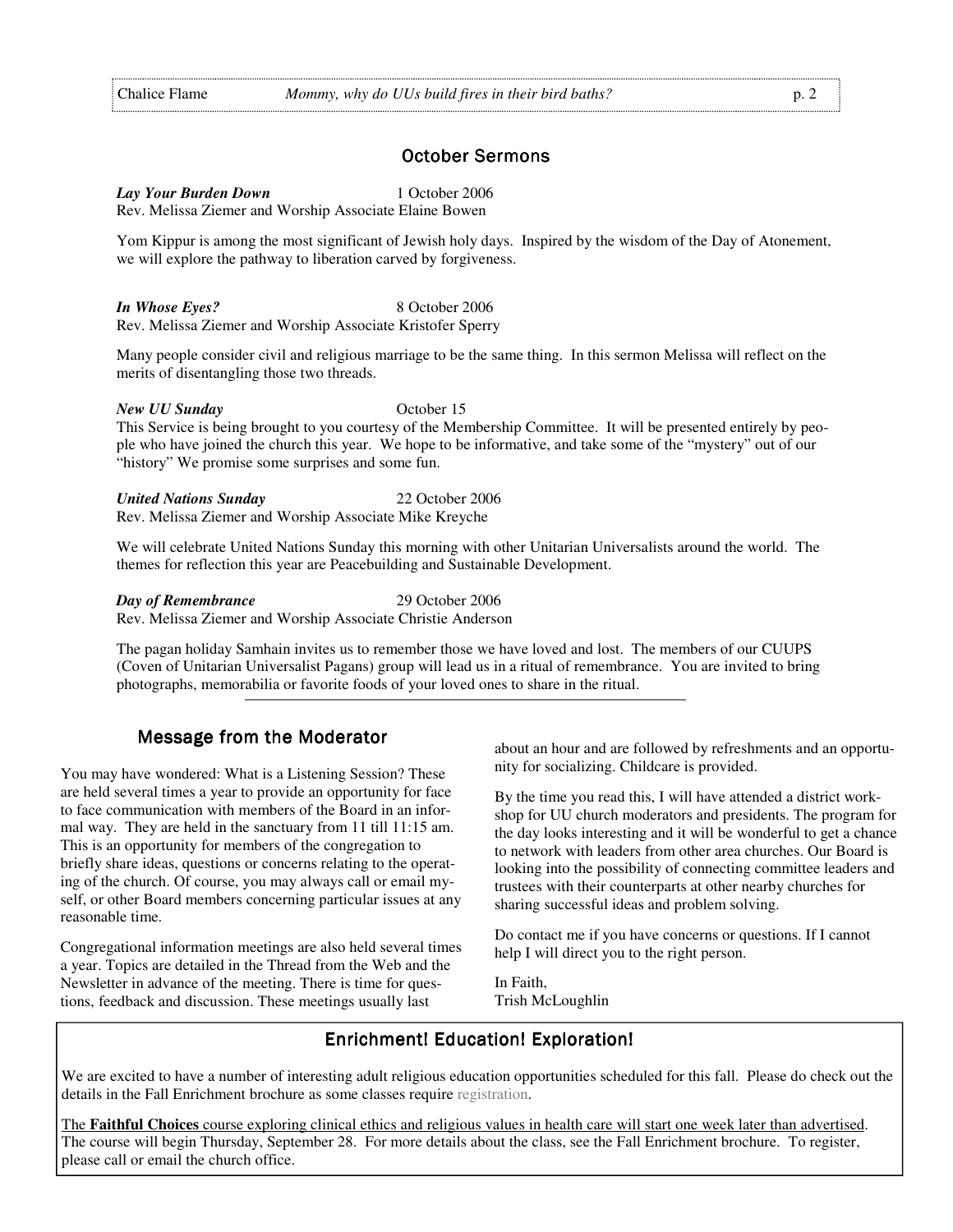## UU Church of Kent names Elaine Bowen its First Steward of our Shared Ministry

Elaine Bowen is appalled that there are people who are hungry in the United States. She's dedicated much of her life to get food to Northeast Ohio children and families in need. Elaine has spent her career as a dietitian, and now oversees the nutrition program for the non-profit Akron Summit Community Action. She's also done lots of things to feed the community through the UU Church. Elaine has organized church picnics, and along with her husband Bill, provided much of the food. In only five years attending the UU of Kent, Elaine has put together special all-church meals and celebrations, including brunch last Christmas Day, and the wonderful food for Melissa's Ordination and Installation service. Elaine is most excited about the annual "Souper" Bowl Sunday canned soup drive that she started to benefit Kent Social Services. While Elaine wishes we didn't need food pantries, she said working through the church to gather food and feed people gives her life purpose.

Having grown up in a Catholic family in Massachusetts, Elaine said she spent much of her adult life somewhere between "agnostic and atheist," but "I always knew I had a deep spirituality in me somewhere." She said the UU Church of Kent fills that hunger, "Everyone is family, even though we're all so different. What's the same is our sense of community, belonging, and inclusiveness."

Elaine resides in Cuyahoga Falls with Bill and their (nearly) 18 year- old twin sons. She said her heart is also largely at the Church, and her car is just about on auto-pilot to Kent. Elaine often attends meetings here two or three days a week. She said, "I just love this place and everything it stands for." To Elaine, that means the Church is full of hope and potential, and in need of people with the faith, love, and energy to feed the community.

## **Neighbors in Need**

Please remember to not forget our neighbors in need of food. When you are at the grocery or discount store, please consider picking up an extra can of fruit or veggies, box of cereal, pasta or potato mix, a jar of peanut butter or a can of tuna or soup for the Kent Social Services food programs.

Our collection baskets are located on the ground level opposite the elevator and on the second floor outside the sanctuary. Please fill to overflowing!!! There are so many who need our help.

Heartfelt gratitude and sincere thanks to Esther Duncan who regularly gathers our generous donations, loads the bags in her car and delivers them to KSS for use and distribution. Your dedication is greatly appreciated.

Blessed be, Food donation reminder-in-chief, Elaine Yehle Bowen

#### Our Many Lives Group– First Meeting Report

The basic premise of this group is that it is valuable to discuss the different ways in which we do activities and relate to each other in the different communities in which we are involved [such as home, work, church, avocation groups]. We had our first meeting. We agreed this will be an informal discussion group, meeting for about 90 minutes every month or so. We will not have specific discussion rules unless we find some need for these to be instituted. There will be a brief opening ceremony for our meetings.

We decided to pick a specific concept as a starting point: Appreciative Inquiry. This is technique that Michael Plishka has been using at work and we think it will be of value in the church. It is gaining popularity in both UU and industry circles. The concept is one of identifying the aspects of a program or process that are working well and building on these, rather than focusing on problems. This creates a positive decision-making environment, leading to an enthusiastic group of people involved in the activity, which in turn overcomes the problems.

On October 10, the Our Many Lives Group will meet with our Minister, Rev. Melissa Ziemer, and our Moderator, Trish McLoughlin, to discuss areas of church activities where this technique might be useful. Over time, we will also discuss other techniques that may be useful in multiple communities, and consider having outside speakers on appropriate topics and other activities that will improve our understanding of methods we identify as interesting.

If you are interested in the concept of Appreciative Inquiry or more broadly, applying concepts learned in one of "lives" to another, stop by the Eldredge Annex around 7:00pm on Tuesday October  $10<sup>th</sup>$  to just chat about ideas. The meeting will begin at 7:15. Everyone interested is welcome. No long-term commitment is required to join the meeting, but I'd appreciate a call or email if you are thinking of attending, so we have enough material

*Bob Erdman, Facilitator* 

## Get Jazzed for the Service Auction

UUCK's annual Service Auction, All That Jazz, is just around the corner! Mark your calendars now for Saturday, November 4, and plan to attend this fabulous, fun-filled evening. Donation forms are available NOW at coffee hour, on the church website (www.kentuu.org) . Donations are already coming in and this looks like it will be one of the best auctions yet! Tickets for the event are \$12 and will be on sale at coffee hour October 15 through 29. Tickets will also be available at the door for \$14. As always, you can earn a ticket for the event by volunteering to work part of the evening; contact Leslie Barrett for more information.

 *Beth Wills*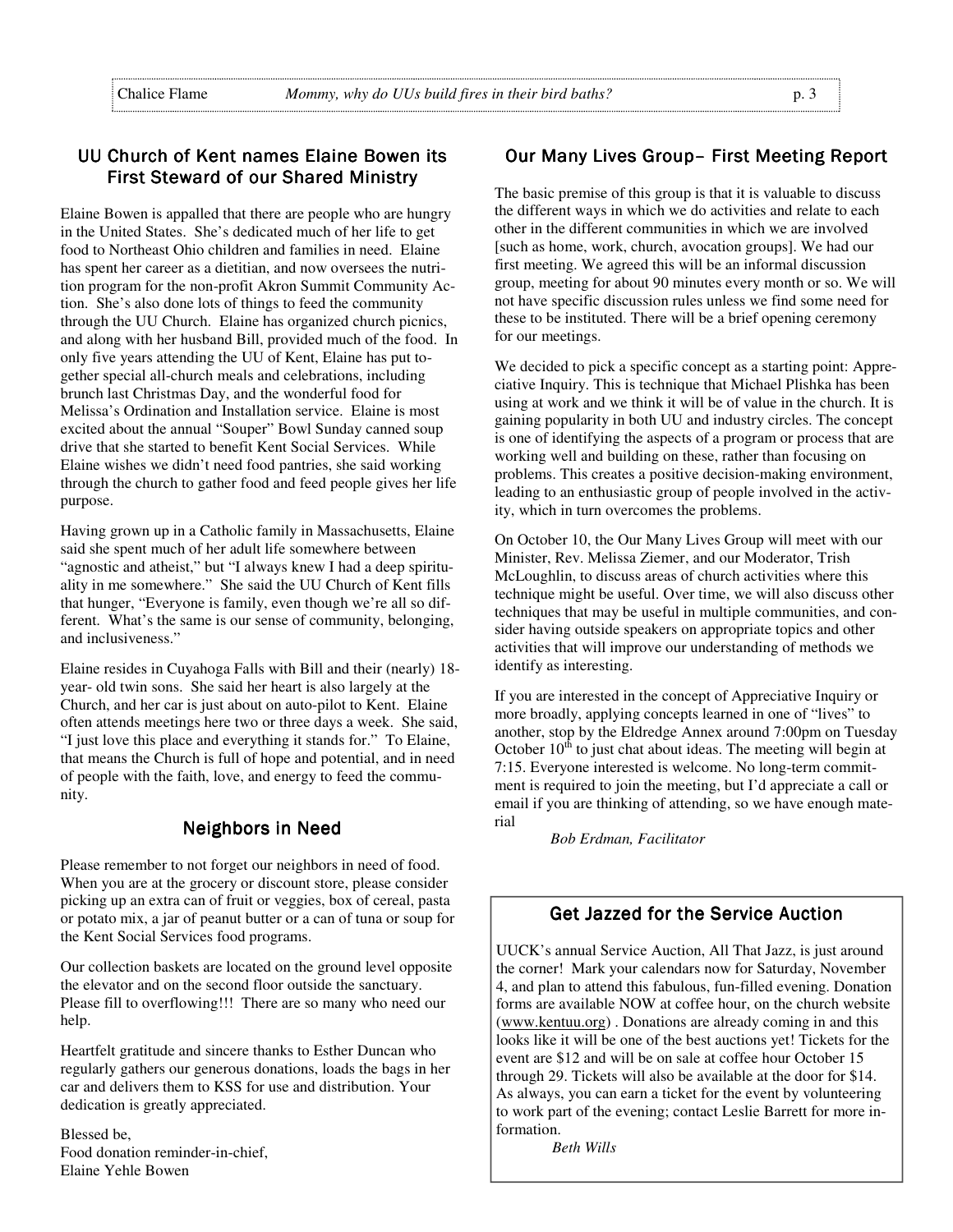## Support the Ohio Fair Minimum Wage Amendment

Here in Ohio, twenty-six thousand people earned the minimum wage last year of \$5.15 per hour, and thousands more earned slightly above the minimum. How well can you live on a wage of \$5.15 an hour? Can you pay for taxes and food and rent and heat and transportation and clothing and medical care and dental care and child care?

We on the church Social Justice Committee agree that \$5.15 is far below a living wage. That's why the Social Justice Committee supports the proposed amendment to the Ohio constitution that would raise the state minimum wage from \$5.15 to \$6.85 per hour beginning in 2007, with a provision for future increases to keep up with inflation. \$6.85 is still not a living wage, but it's a step in the right direction.

Eighteen other states and the District of Columbia have raised their minimum wage in the last decade above the federal minimum wage of \$5.15. Washington now has the highest minimum wage of \$7.63 per hour. Oregon's minimum is \$7.50 per hour. The Connecticut minimum is \$7.40 per hour, and Vermont's is \$7.25. The New Jersey minimum is \$7.15, and New York will raise its minimum wage to \$7.15 on January 1.

Back in January of this year, we on the Social Justice Committee, with support from our minister, gathered signatures on petitions to put the Ohio Fair Minimum Wage Amendment on the November ballot. Now it is time for Ohio voters to do the right thing and raise the pay of those who earn the least.

We urge our fellow church members and friends to vote for the Fair Minimum Wage Amendment this November.

> *Vivien Sandlund Chair, Social Justice Committee*

## **Book Club**

Tues., Oct. 10, 7 pm, we will meet at Annie Brightbill's. The book will be March by Geraldine Brooks. This deals with the fictional character of the father in Little Women.

Tues., Nov. 14, 7 pm, we will meet at Kathie Slater's. The book will be The Syringa Tree by Pamela Gien. This novel is based on the award-winning play about a white child growing up under apartheid.

Tues., Dec.11, 7 pm., we will meet at Linda Bunyan's. Those who want to carpool can meet at the church parking lot at 6:30. The selection for this month will be Passion: a Novel of the Romanic Poets by Jude Morgan. The lives of Byron, Shelley, and Keats are explored through the eyes of the women who knew and loved them.

*Martha Kluth* 

#### **Booklovers United**

The big, baaad booksale is coming . . . In March, only 5 short months away! It's not too early to be setting aside good condition books to donate. Please save them in a box and await the call from Bowers and Bowen, the bookies! We will not be accepting encyclopedias or textbooks this year - we could not even give them away last fall and they are simply too heavy to move about.

Questions??? Contact Elaine Yehle Bowen or Sandy Bowers. Fair warning - we'll be trolling for volunteers after the new year!

#### Voting By Absentee Ballot

The Social Justice Committee is recommending that U-Us give serious consideration to voting by absentee ballot in the election on Nov 7. Our concerns rise largely because the electronic voting machines in use in Portage and Summit Counties have been shown to be vulnerable to hacking.

Absentee ballots will be available after October 3 to people already registered to vote. They are paper ballots, and are easily counted and recounted.. Absentee balloting is convenient, avoids parking problems or waiting in line at polling places, and allows you to take time to check out unfamiliar candidates or issues.

Here's how: Download, fill out and mail in a completed application form as described below -

Portage County computer users go to http://www.co.portage.oh.us/election/absentee\_voting.htm

In Summit County go to http://www.summitcountyboe.com/ (choose absentee ballot button on the left side of the screen).

You may also request an absentee ballot by sending a letter with the following information to your Board of Elections: (addresses below)

- Your name and address where you are registered to vote.
- Your birth date
- Provide Ohio Drivers License Number OR last four digits of SS#
- The election for which you are requesting a ballot. (Nov 7)
- The mailing address where you want your ballot sent.
- Your signature as it appears on your voter registration card.

Send your letter to: Portage County Board of Elections 449 South Meridian St. Ravenna, Ohio 44266 OR Summit County Board of Elections 470 Grant Street Akron, Ohio 44311 *Carolyn Arnold*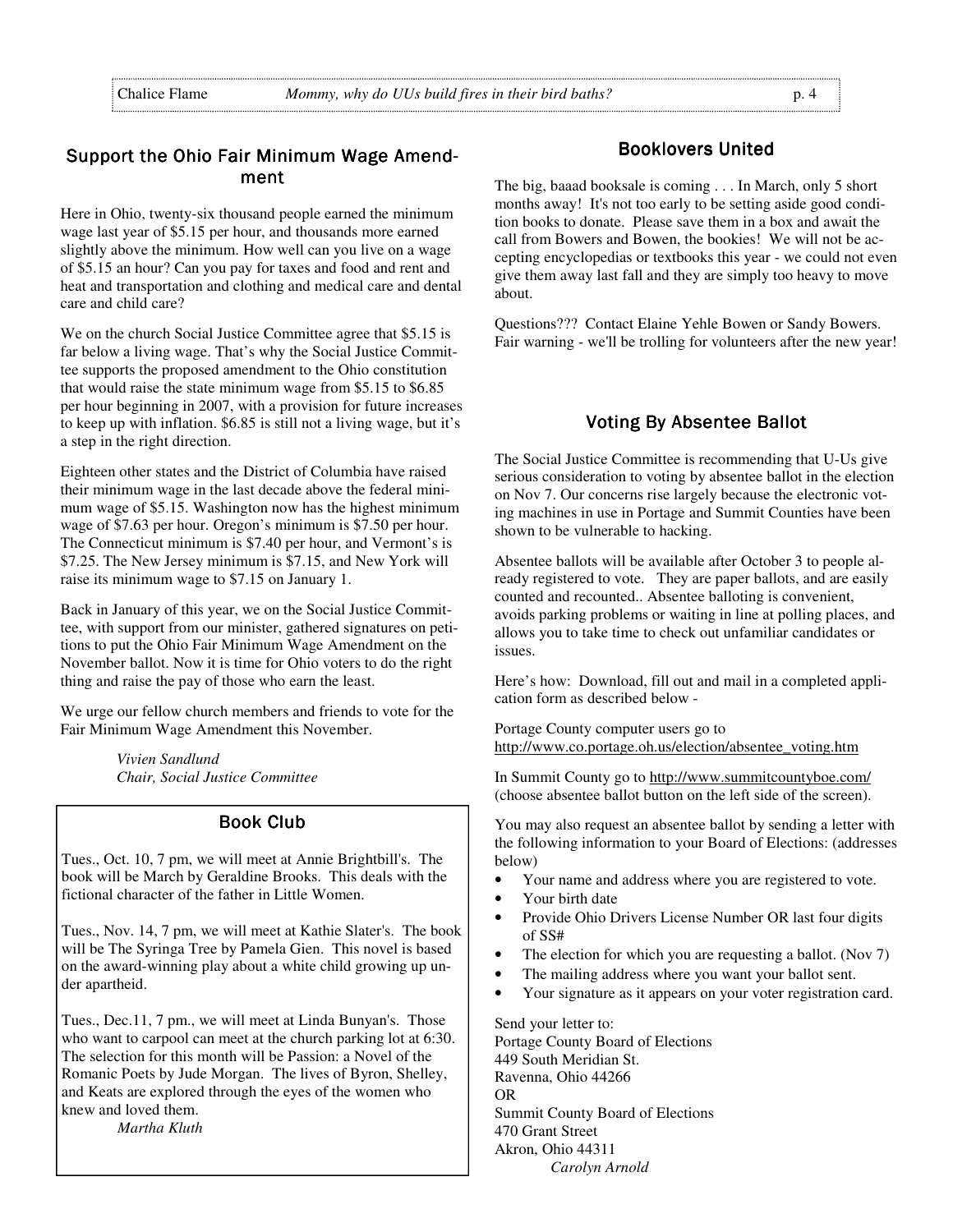## Bill Schulz Returns to Kent to Celebrate our Anniversary

We are thrilled to announce that Bill Schulz, former President of the Unitarian Universalist Association (1985-93) and Executive Director of Amnesty International USA (1994-2006), will return to our church for the first time since he served us as student minister in 1970-71 to help us celebrate our 140th anniversary. Bill will join us on Saturday, December 9<sup>th</sup> for dinner in Fessenden Hall followed by an address to the public in the church sanctuary at 7:30PM. Bill's talk is entitled "After Ecstasy, the Laundry." He will reflect on the religious obligation to bring justice to a fractured world and, not incidentally, how his experience in Kent shaped his subsequent career and ministry.

Please mark your calendars for this thrilling event in the life of our church. Bill's talk is part of our year-long celebration of the Kent church's 140 Years of Standing Witness. We will provide more information as Bill's visit approaches.

> *Vivien Sandlund Chair, Social Justice Committee*

## Take Back Your Time Day? What's That?

*"Forget oil or gold– time is the most precious commodity in America today"-* John de Graaf

October 24 is Take Back Your Time Day. Just as Earth Day was started to bring attention to the need to take care of the environment, Take Back Your Time Day was started to create a national dialogue on the problem of time poverty in the U.S. The date was picked to mark the fact that the average American works 9 more weeks a year than does the average European. And time poverty is not just a problem for those employed fulltime, as many overscheduled stay at home moms, kids, and college students will tell you. Marking this day is a nonpartisan event.

So let's join the dialogue by getting together this year on Friday October  $20<sup>th</sup>$  from 6PM to 9PM. From 6 to 7PM please join us in Fessenden Hall (basement) for a simple soup and bread supper (no need to run home to fix dinner!). There is a suggested donation of \$2 a person to reimburse food costs. From 7PM to 9PM we will gather for presentations and small group discussion time. We can learn more about the personal and societal costs of time poverty, discuss the successes and struggles we experience in our daily lives, and brainstorm how we can work personally and collectively to find more time for those things that really matter.

To help us in food planning please sign up if you know you will be attending. You can e-mail Kelley Plishka or sign up on the sheet posted in Fessenden Hall. Please let us know if you will be needing child care (there is an additional cost for this).

Questions? Contact Kathy Kerns or Kelley Plishka

#### Pastoral Care Network

We understand that many of you, perhaps most of you, do not want to ask for help. If you are aware of any one in the church, member or friend, who might need assistance please contact Linda or Rod Mishler, Co-Pastoral Care Coordinators. An important purpose of this network is to remind members and friends that we are not alone in times of need.

The Pastoral Care Network at our church is made up of members and friends of the congregation who have agreed to help people in the church with emergency or short term needs. We provide meals, transportation, help with errands, visits, child care, calls of support, and occasional help with refreshments at memorial services.

Network members informally agree to provide assistance 1-3 times a year. If you would like to volunteer, please call Linda or Rod Mishler. On the upside: There are no meetings to attend!

If you need help in any way or are aware of anyone who needs help, please do not hesitate to call. If we cannot help, we can direct you to someone who can help.

#### **Among Ourselves**

Renee Zimelis-Ruchotzke and Randy Ruchotzke celebrated their first wedding anniversary in September while Linda and Rod Mishler celebrated their  $35<sup>th</sup>$ ! We hope that many joyous and satisfying years of marriage lie before them.

City Councilor Bill Schultz has been dealing with some difficult health issues of late. Please keep him in your thoughts and prayers.

Kathy Wilen's brother-in-law Hank Helmick died last month as did Paul Baker's grandmother, Ann Baker. Please hold Kathy and Paul and their families in your hearts.

And congratulations to Mac and Susan Goekler who have agreed to be the Unitarian Universalist Service Committee Regional Coordinators for our Ohio Meadville District. Thank you Susan and Mac!

*If you would like to submit an item to be included in next month's Among Ourselves column, please contact our minister, Rev. Melissa Ziemer.* 

#### Defibrillator training

Did you miss defibrillator training last year? Want to learn how to use our defibrillator?

Now you can. October 20, 7:30 p.m. in Fessenden Hall.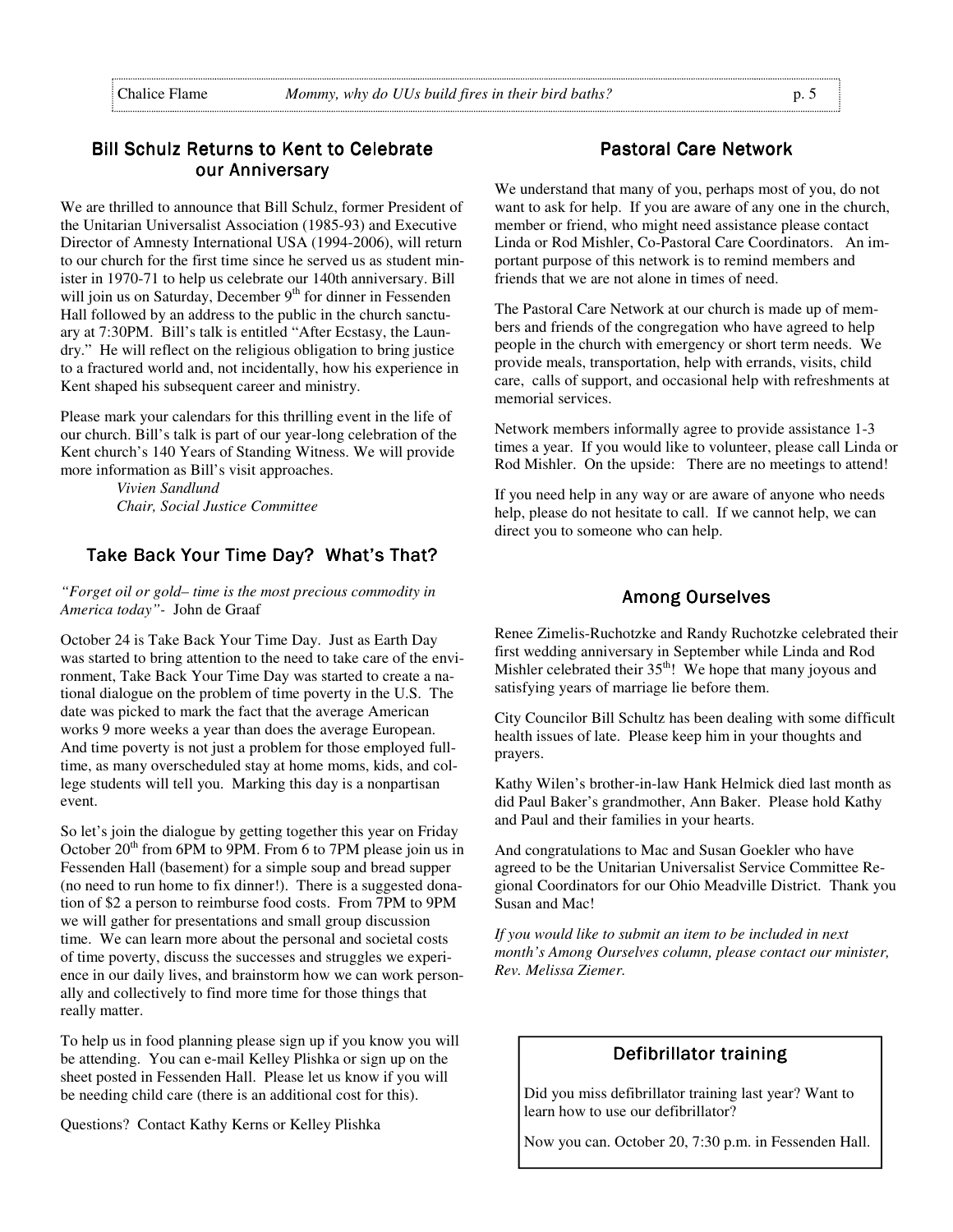#### Cake Batter Ice Cream!

This too can be yours, if you purchase Handel's Ice Cream pint coupons. They are still available at \$3.50 each or 5 for \$15. Our church makes a dollar or more on each coupon sold! For use at Handel's Stow location only (corner of Fishcreek & Graham). **Buy them at Coffee Hour** after the church service or contact Sandy Bowers. Take some to sell to your friends and neighbors! If you buy 5 for \$15, the cost is \$3 per pint, which is 25 cents cheaper than they charge at Handel's for a pint! They are a great addition to a thank you note or birthday card! And they make one heck of a PEEK prize for October 6… (hint hint) *Kelly Plishka* 

#### Seasonal Reflection for October

As we enter October, who can help but think of Halloween and all that goes along with it? I have always loved the costumes, magick, and mystery as well as the beauty of the seasonal changes. But what is the real meaning behind Halloween and it's association with haunted houses, ghosts, Witches and black cats?

There is much folklore surrounding this holiday. Ancient people believed that this was the time of year when the veil between the worlds of life and death was thinnest. It is a time of beauty, but also a time of dying when all that was vibrant returns to the mother, leaving us with a barren landscape as we head into winter.

Because of it's association with death, Halloween has come to represent things that people fear or don't understand, especially under the influence of Hollywood. But if we get to the core of this season, it is a beautiful time to honor our ancestors and other's who have passed on, offer gratitude, and appreciate that life is an endless cycle of endings and beginnings.

The Pagan name for Halloween is Samhain (pronounced sowen), which means summer's end. As this summer winds down, I offer thanks to this wonderful community for a great year of friendships formed and memories made together. Blessings to all in this magickal season.

*Julie Trainer, Kent CUUPS* 

 *Martha Kluth* 

## **Thanks to Parade Volunteers**

Thanks to everyone who helped with our entry in the Kent Bicentennial Parade,"140 Years of Standing Witness." This was organized by the  $140<sup>th</sup>$  Anniversary Task Force as part of the celebration of this anniversary of the church. Committee members for the parade were Jane Krimmer, Kathy Wilen, Saunis Parsons, Liz Erickson, and Martha Kluth. Walkers were Susan Goeckler, Ed Stolish, Joel Slater, Esther Duncan, Saunis Parsons (who organized the hymn singing we did), Tracy Parsons, Reid Parsons, Jane Krimmer, Mary Lou Holly, Mike Lee, Melissa Ziemer and family dog, Migo, Martha Kluth, Vivian Sandlund, and Ana, LoriMcGee and Lianne. Thanks to all!

#### Notes from the RE Director

Like our Youth, the newly renovated Youth Room on the third floor is fresh, groovy and friendly. The Youth now truly have a place in the church building to call their own and I couldn't be happier for them. The room will be home for both the middle school (grades 6-8 during the first service) youth and the high school (grades 9-12 during the second service) youth. A project that was initiated by the youth and their advisors was seen through to completion with the generous donation of materials and the extensive labor of Jim Scott and Randy R.

The youth activities, however; are not limited to their room. This summer Youth Chaplains Lauren Straubhaar and Luke Scott hosted an outdoor bridging ceremony/ luau party at the Straubhaar home. The ceremony celebrated and welcomed the  $6<sup>th</sup>$  graders who joined the middle school Youth Group this year.

Looking ahead on the Religious Education calendar, I am pleased to announce the return of some favorite activities. There is considerable buzz around the idea of a church haunted house. Kids who are now in high school have fond memories of a third floor Halloween celebration and now they want to give those memories to all the kids of the UU church. I have no doubt that this group will put together a class act to remember.

Another return is Secret Friends. This intergenerational game will be held in the spring and will give adults a chance to get to know the awesome kids. Kids will be paired with adult volunteers. The kids will not know who they are paired with (hence the secret part), but the adult will be given their friend's name. Over the course of a few weeks the secret pair will exchange letters, artwork or small items. At the end, the pairs will be revealed. Many still tell me about the surprise fun they had participating in this activity.

Have any ideas for activities you would like to see on the RE calendar, just let me know. This fall I will be in the church office Tuesdays through Fridays from 10AM to 3PM. If those times do not fit your schedule, call me and we can set up a time that works. You can always leave me an email at dre-uukent@sbcglobal.net. I would also like to encourage families and RE teachers to check out the online RE calendar. I have uploaded all the events and happenings in RE, including district high school cons, onto the online calendar. There is even an option to print out the calendar so families and teachers can have super easy access to the RE events.

I would also like to remind ALL families that we need to have a current green Religious Education Registration form on file for ALL kids in our program. These forms are important because they are used to track attendance numbers and to inform teachers of any special concerns for your children. Please check with your child's RE teacher this Sunday if you have any questions about the form.

Looking forward to another awesome fall,  *Michelle Culley, Director of Religious Education*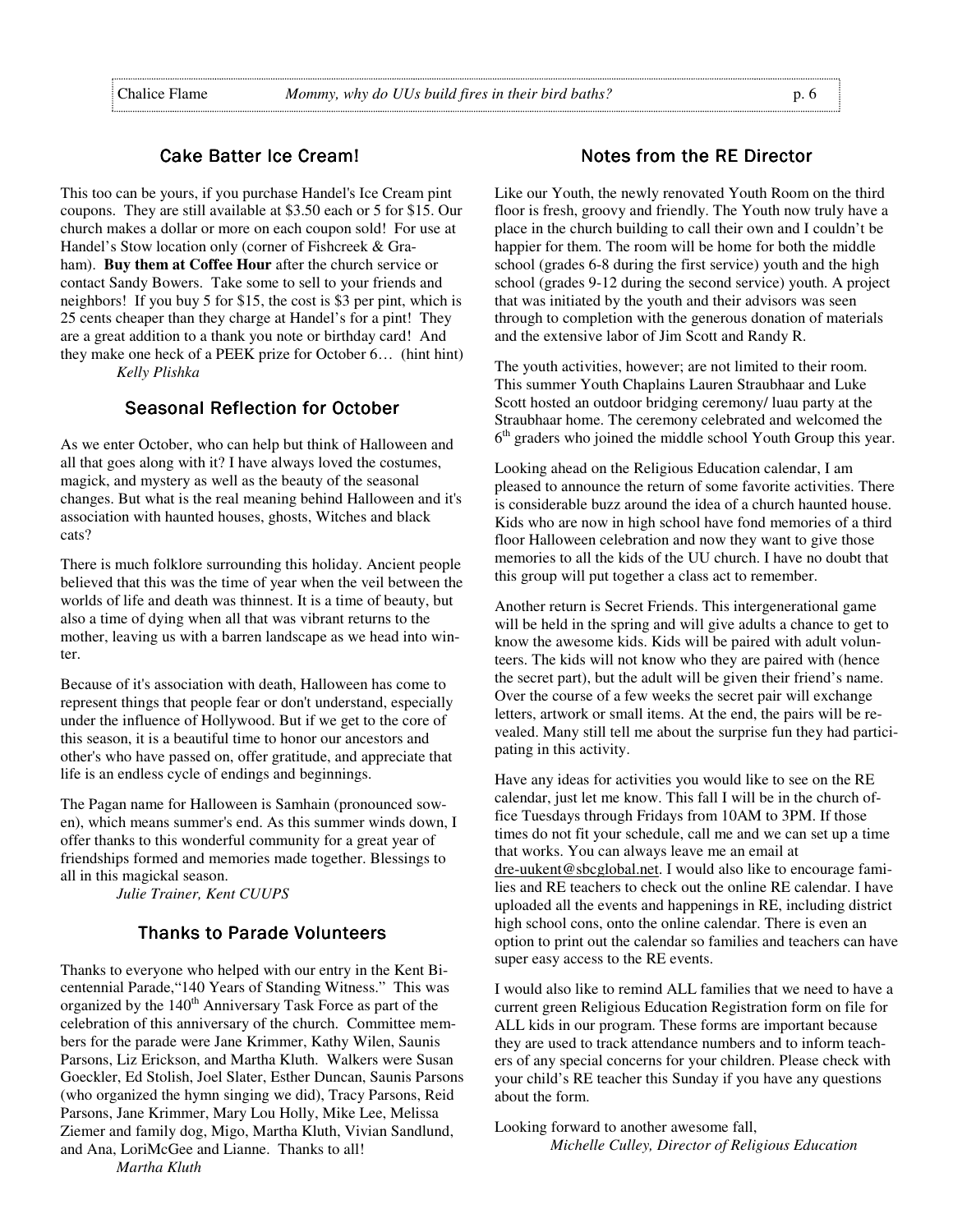England Communication

| October 2006                                                                                                                                                                                                                                                                                                       |                                                                                                           |                                                                                            |                                                                                                       |                                                                                                                                  |                                                                                                 |                                                                   |
|--------------------------------------------------------------------------------------------------------------------------------------------------------------------------------------------------------------------------------------------------------------------------------------------------------------------|-----------------------------------------------------------------------------------------------------------|--------------------------------------------------------------------------------------------|-------------------------------------------------------------------------------------------------------|----------------------------------------------------------------------------------------------------------------------------------|-------------------------------------------------------------------------------------------------|-------------------------------------------------------------------|
| $\mathbf{1}$<br>Fall Walden<br>11:10 Children's Choir (EA)<br>11:30-12:30 New U $(EA)$<br>12:45-2:30 Social Justice Com. $(FH)$<br>3-4:30 Parents as Resident(S &<br>FH)<br>5- 6:30 Yoga Fundamentals<br>$6:30$ Adult Choir $(S)$<br>After Adult Choir - Women's Choir<br>7:00 Membership Comm. (EA)<br>7:00 AA FH | $\overline{2}$<br>10:15 AM Yoga<br>5:15 Yoga<br>7:00 Tai chi<br>7:00 CC @ Wood-<br>lands at Robin-<br>son | 3<br>6:30-7:30 RE<br>Comm. mtg.<br>5:15 Mod. Yoga<br>7:00 Chal. Yoga<br>7:30 CUUPS<br>mtg. | 4<br>9:30 Yoga<br>7-8 Women's Choir<br>(S)<br>7-8 Pilates (FH)                                        | 5<br>4:15 Yoga<br>6:25 Yoga<br>6:00 Worship Assoc.<br>subgroup meeting<br>(EA)<br>6:30-8:30 Faithful<br>Choices $(S)$<br>7-9 OWL | 6<br>7:00 All-church<br>PEEK game<br>(FH)                                                       | 7<br>7-9 Power of<br><i>Illusion</i> $(S)$                        |
| 8<br>11:10 Children's Choir $(EA)$<br>11:30-12:30 New U $(EA)$<br>1:00 Practice for new mem. serv. $(EA)$<br>3-4:30 Parents as Resident(S & FH)<br>5-6:30 Yoga Fundamentals<br>$6:30$ Adult Choir $(S)$<br>After Adult Choir - Women's Choir<br>7:00 Membership Comm. (EA)<br>$7:00AA$ (FH)                        | $\boldsymbol{9}$<br>10:15 AM Yoga<br>5:15 Yoga<br>7:00 Tai chi<br>7:30 CC practice                        | 10<br>7:00 Our Many<br>Lives $(EA) p. 3$<br>5:15 Mod. Yoga<br>7:00 Chal. Yoga              | 11<br>9:30 Yoga<br>7-8 Women's Choir<br>(S)<br>7-8 Pilates (FH)<br>$(7:00)$ $7:15$<br>Board Mtg. (EA) | 12<br>4:15 Yoga<br>$6:25$ Yoga<br>6:30-8:30 Faithful<br>Choices $(S)$<br>7:00 - 9:00 OWL<br>7:00 - Men's Group<br>(EA)           | 13                                                                                              | 14<br><b>YAC</b> Overnight<br><b>Meeting</b><br>9:00 PM - 2:00 PM |
| 15<br>11:10 Children's Choir (EA)<br>3-4:30 Parents as Resident(S & FH)<br>5- 6:30 Yoga Fundamentals<br>$6:30$ Adult Choir $(S)$<br>After Adult Choir - Women's Choir<br>7:00 AA (FH)                                                                                                                              | 16<br>10:15 Yoga<br>5:15 Yoga<br>7:00 Tai chi<br>No Celtic Clan<br>7:30 CUUPS mtg.                        | 17<br>5:15 Mod. Yoga<br>7:00 Chal. Yoga<br>7-9 Small<br>Group Ministry<br>(S) p. 8         | 18<br>9:30 Yoga<br>7-8 Women's Choir<br>(S)<br>$7-8$ Pilates ( $FH$ )                                 | 19<br>4:15 Yoga<br>6:25 Yoga<br>6:30-8:30 Faithful<br>Choices $(S)$<br>7-9 OWL                                                   | 20<br>6-9 Take Back<br>Your Time<br>(EA) p. 5<br>7:30 Defibrilla-<br>tor training $(F)$<br>p. 5 | 21<br>10:30-12:30<br>Womenspirit<br>Meeting $(FL)$<br>p. 8        |
| 22<br>11-11:15 Board Listening Session $(S)$<br>p. 2<br>11:10 Children's Choir (EA)<br>3-4:30 Parents as Resident(S & FH)<br>5-6:30 Yoga Fundamentals<br>$6:30$ Adult Choir $(S)$<br>After Adult Choir - Women's Choir<br>7:00 AA (FH)                                                                             | 23<br>10:15 AM Yoga<br>5:15 Yoga<br>7:00 Tai chi<br>7:30 CC practice                                      | 24<br>5:15 Mod. Yoga<br>7:00 Chal. Yoga<br>7:30 CUUPS<br>mtg.                              | 25<br>9:30 Yoga<br>7-8 Women's Choir<br>(S)<br>7-8 Pilates (FH)                                       | 26<br>$4:15$ Yoga<br>$6:25$ Yoga<br>6:30-8:30 Faithful<br>Choices $(S)$<br>7-9 OWL                                               | 27<br>6 pm Youth<br>Group Sleep-<br>over $(F)$<br>Middle School<br>Conference -<br>Akron UU     | 28<br>7-9 Power of<br>Illusion $(S)$                              |
| 29<br>11:10 Children's Choir $(EA)$<br>3-4:30 Parents as Resident(S & FH)<br>5-6:30 Yoga Fundamentals<br>6:30 Adult Choir $(S)$<br>After Adult Choir - Women's Choir<br>$7:00$ AA $(FH)$                                                                                                                           | 30<br>10:15 Yoga<br>5:15 Yoga<br>7:00 Tai chi<br>7:00 CC@ Stow<br>Glen Ass. Living                        | 31<br>5:15 Mod. Yoga<br>7:00 Chal. Yoga                                                    |                                                                                                       |                                                                                                                                  |                                                                                                 |                                                                   |

Tai Chi: 7:00 Advanced, 7:30 Intermediate, 8:00 Beginner - Yoga and Tai Chi are held in Fessenden Hall \**EA*- Eldredge Annex; *FH*- Fessenden Hall; *FL*- Founders' Lounge; *S*-Sanctuary *Calendar does not reflect changes or additions after September 15*

## **New Calendar System**

As detailed at the September 20 Congregational Informational Meeting, we are implementing a new calendar system. Since we're now a bigger (and better!) congregation, our old system of paper calendar and pencil is now woefully inadequate and unwieldy. Soon, you'll be able to access a frequently updated church calendar via a link on our website. Until then, you can see the calendar at http://www.localendar.com/public/uukent

Don't have Internet access or really hate computers? Not to worry, paper versions of the same calendar will be available in the weekly *Thread from the Web* and monthly *Chalice Flame* newsletter. *Judy Brannan*